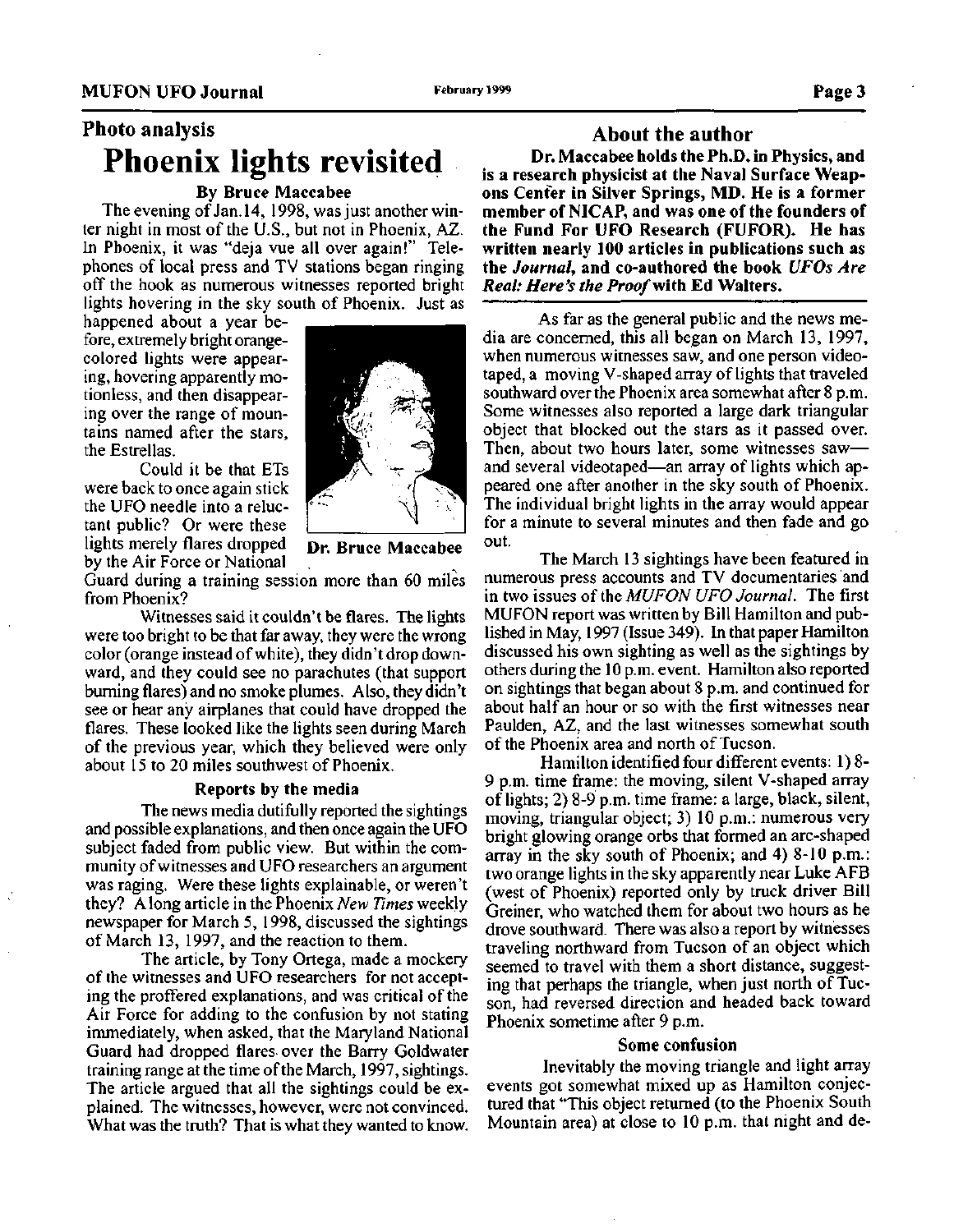ployed 'orbs' in the vicinity of the Estrella Mountain, or appeared as an object in a wide configuration that, from a distance of 25 miles, had the appearance of an arc of ten lights spanning a mile across."

Hamilton further stated that "some mysterious military source suggested that the strange lights over Phoenix were explained as an anti-aircraft experiment in a military operating area over 50 miles from Phoenix. This experiment involved flares descending on parachutes." However, "two witnesses we interviewed were demolition experts for the military, and they stated that what they saw were not flares." The immediate response of the Air Force to press inquiries at Luke AFB in Phoenix and Davis-Monthan AFB near Tucson was that the Air Force had no flare-related operations at the time.

## **Begins with a bang**

Thus the story of the Phoenix lights began with a bang. No one could deny that the witnesses had seen something...the videos were proof, even if the testimony were disputed. The controversy raged for months, and even became politicized as a city councilwoman, Emma Barwood, raised the question, why isn't the government interested in clearing up the confusion over these lights?

Many months later, in late July, the Maryland National Guard announced that it had carried out training maneuvers over the Barry Goldwater Air Force Range on the night of March 13, which included dropping high intensity flares at relatively high altitudes around 15,000 ft. These flares are used for illuminating the ground. The Goldwater Range covers a large area situated from about 50 to well over 100 miles southwest of Phoenix.

## **A earlier conclusion**

Even before the Maryland National Guard announcement, Richard Motzer, MUFON field investigator for Arizona, had reached a conclusion about the light arrays. He published the results of his investigation in the July, 1997, issue *of {he MUFON UFO Journal* (#351). His article amplified on Hamilton's and gave his explanation for the 10 p.m. sightings and videos: illumination flares dropped at high altitude by aircraft southwest of the Estrella Range. Motzer pointed out that, in contrast to the numerous reports of Hamilton's event #1 (8-8:30 p.m.), there were few reports of the orange glowing lights in event #3 (10p.m.). Further, most of those reports in event #3 came from people who lived at considerable altitudes above the level of Phoenix, who therefore could see over the mountains better than the residents at the level of the main city.

These relatively few reports attracted most of the news media interest because several of the witnesses had videotaped the 10 p.m. lights. As is typical of the news media (media in, garble out), the 10 p.m. videos of the stationary lights were mixed up with the verbal descriptions (and one video) of the moving Vshaped array in event 1. The result was that a person watching the TV shows would be confused as to what was actually seen during the 8-8:30 p.m. sightings. (Note: the one video of the V was of short duration and didn't show much detail.)

## **A triangulation**

Motzer used the sighting directions from the various locations of the witnesses to triangulate the glowing orbs. The map he published shows the sighting lines from six different witnesses converging on a point about 22 miles southwest of the point where Interstate 17 crosses Interstate 10 in Phoenix. Several of the witnesses had stated their opinions that the lights were on the north side of the Estrellas, just south of Phoenix. However, Motzer's triangulation clearly showed that the lights were a few miles south of the Estrella Range.

On the other hand, his triangulated location was not far enough southwestward to place the lights over the Barry Goldwater Air Force Training Range. Thus it appeared that either the National Guard had actually dropped the flares over an area roughly 30 miles northeast of the Range or else Motzer's triangulation was not accurate. But if Motzer's triangulation was not accurate, then it did not prove the lights were south of the Estrellas.

Along with with his triangulation, Motzer listed about a dozen reasons why the flare theory seemed valid, certainly not the least of which is the fact that the National Guard claimed to have dropped flares during the time period of the sighting and in the general direction of the lights sighted at 10 p.m.. He ended his report by stating that the event #1 and #2 sightings had not yet been explained. (He made no comment on truck driver Bill Greiner's sighting.)

Like most people in MUFON, I had heard the news media accounts and read the MUFON articles and was confused. Could all those people have been wrong? If the lights were flares over the Goldwater Range more than 50 miles from Phoenix, why were they so bright? Why did the arrangements seem so geometric, and why didn't they drop downward?

## **The repeat flap**

These were all questions in my mind when I heard of the repeat "flap" of sightings that took place on Jan. 14, 1998. Once again the public was being asked to believe that large arrays of bright orange lights were only flares dropped by the military over an area  $\theta$ far from Phoenix. Although I wondered about all this, no one had sent me videos to study, so I did nothing to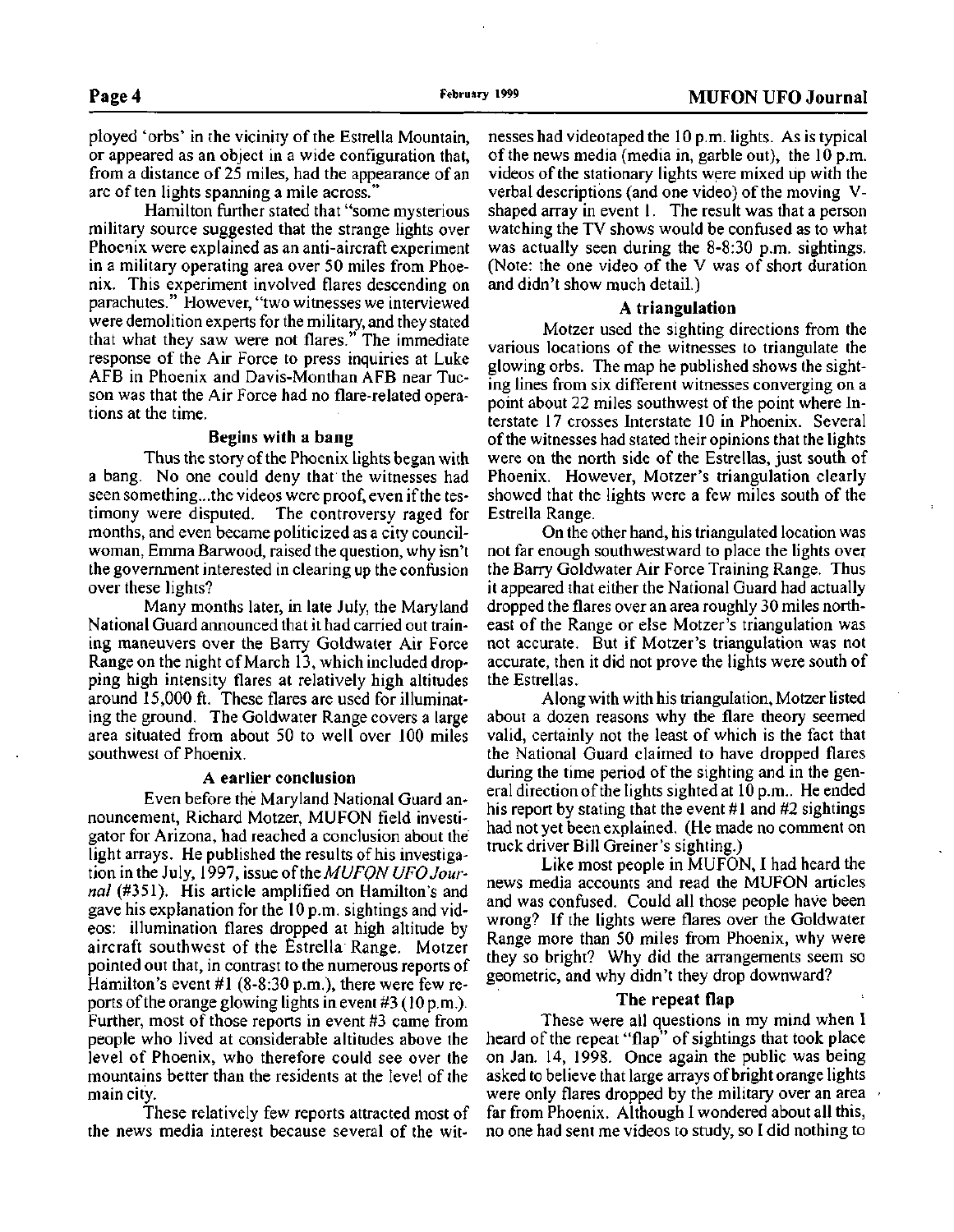## **MUFON UFO Journal February 1999 PageS**



answer my own questions until early April when one of the witnesses asked me to analyze her photos and videos of the Phoenix sightings.

I received a phone call from a lady herein referred to as "L" (who wishes anonymity). She told me that she had video of the March 13, 1997, and Jan. 14, 1998, events as well as photos and videos of numerous other sightings spanning a three-year period (1995- 1998), sightings which she had never made public. She wanted an independent evaluation of her photo and video evidence before she made a decision as to whether or not to make her sightings public. It was clear to me that she didn't accept the flare explanation, although she was (quite properly) hesitant to reject it without convincing proof that the lights couldn't have been flares.

## **Another sighting**

She also told me of a nighttime sighting she. and her husband had in February, 1995, of three apparently spherical orange lights which were hovering in a triangular arrangement (one above two that were side by side). They were below her, but above the ground less than 1,500 feet away (her house is on the side of a hill; she was looking downward). Her husband called her attention to the lights, and after looking at them for a short time, she decided to photograph them. By the time she returned to the porch where she had an unobstructed view the upper one

had gone out. She was able to take photographs of the two lower lights before they disappeared. This event has some very interesting photographic information related to the time duration of the sighting. They are still under analysis.

Over the following weeks and months I received from her and other witnesses copies of videotapes and supplementary information which allowed me to triangulate the lights; that is, to locate their positions relative to the witnesses with a good degree of accuracy. The videos I used were from L, Mike Krzyston (K), Chuck Rairdon (R) and witnesses (P) who desire anonymity.

I decided to begin my analysis with the Jan. 14, 1998, videos because (a) there is no doubt that they videotaped the same light arrays, so triangulation of each individual light in each array would be possible, (b) each of these videos has nearby geographic features visible at night that can be used as reference points for measuring directions, and (c) the spacing between the witnesses was quite large, so the triangulation would be accurate.

#### **Slightly tilted line of lights**

One particular array of lights that appears in all videos was a slightly tilted line of unevenly spaced lights. Figure 1 shows this array as it appears in the K video. (Note that this is a negative image with the lights appearing as dark spots.) What was particularly re-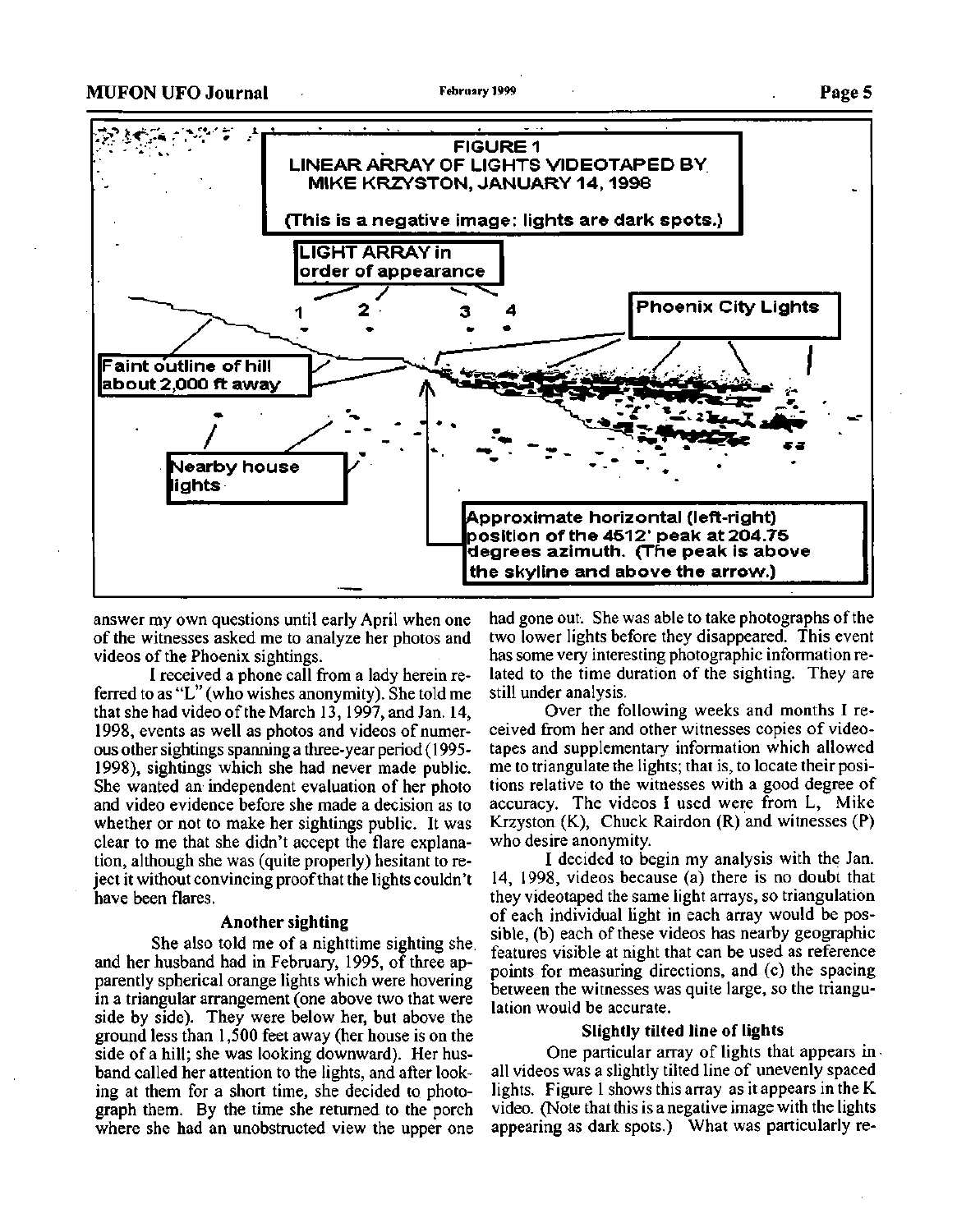## **Page 6 February 1999 MUFON UFO Journal**



markable about this light array was the extreme linearity that could be checked by laying a straight edge on a TV screen or computer monitor. The images in any one of the videos was a straight line to within the accuracy set by the sizes of the light images themselves. This immediately raised a question: could the Air Force drop flares in a perfectly straight line? The answer is: not intentionally, since flares are ejected from planes at some speed, and they fall downward and then drift, once the supporting parachute opens. Then the question became: what were these lights? Could they be UFOs?

#### **Making the calculations**

The results of the calibrations of the video cameras and the subsequent triangulation are shown in Figure 2 The positions of the witnesses are indicated on the map, along with some of the sighting directions. All azimuth and elevation calibrations were based on a contour map (Arizona Atlas and Gazetteer, DeLorme Mapping, Freeport, Maine, 1993; scale is 1:250,000 or 1 inch = 3.95 miles) so the directions and estimated elevations should be quite accurate. Locations of the lights were determined both graphically and analytically (using trigonometry) and should be accurate to

within several miles.

A number of other lights and light arrays were seen and videotaped that night. Triangulations were accomplished for several of these, including a triangular array that appeared after the linear array disappeared. (The results of these other triangulations are presented in a much more complete paper published at www.geocities.com/area51/stargate/5518/ maccabee.html with a link to the corresponding illustrations published at www.riskers.org.)

 $\mathbf{I}$ 

The triangulation results consistently showed the lights to be southwest of Phoenix at distances between 60 and 80 miles from K and L, farther from R and as close as 40 miles to P. This placed the lights over the Air Force range. The durations of these lights, when they were recorded from the time of their initial appearance to disappearance with no stopping of the camera, were within the range of  $4^{1/2}$  to 5 minutes.

## **A movement to the left**

They moved to the left at speeds ranging from 30 to 40 mph. The altitudes were in the range 13,000 ft to about 19,000 ft, and each light dropped downward several thousand feet before it went out.

The witnesses were looking toward the Air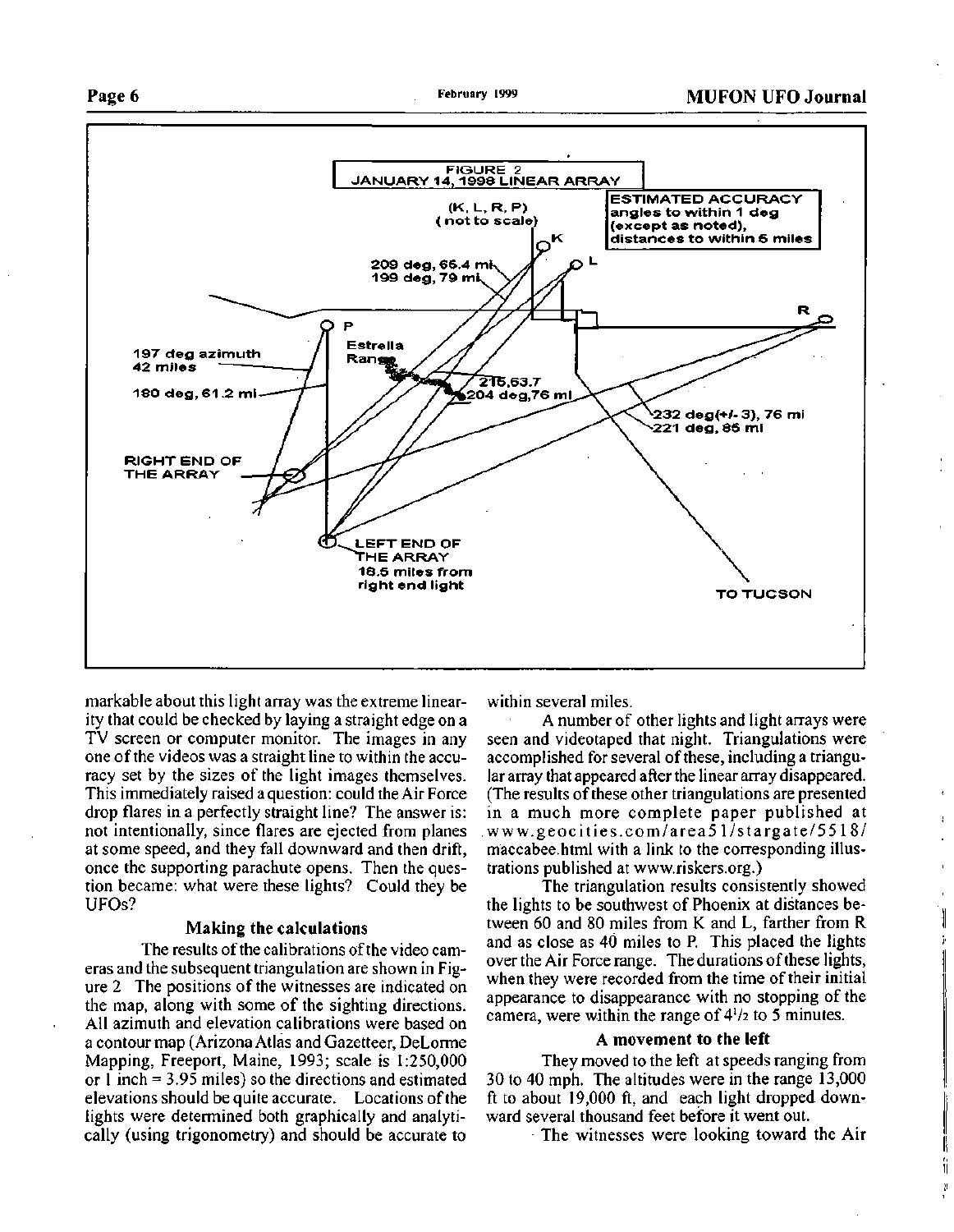Force test range during these sightings.

#### **The March 13 light array**

The major goal of this investigation of the light arrays was to provide an accurate estimate of the distance to the March 13, 1997, lights. The technique for accomplishing this was developed during the investigation of the Jan. 14, 1998, light arrays, an example of which is presented in Figure 2. Having determined the distances to these arrays, 1 simply transferred the methods and some of the calibration measurements to the March 13 investigation which was based on the videos of K, L, and R (P was not a witness to the March 13 lights).

K saw a single anomalously bright light in the sky south of his house in the direction of the Estrella range at about 10 p.m. and set up his video camera to film it. Hence he had his camera going when the arcshaped array began to appear. He watched it form, evidently astounded at what he saw (as was his wife). He kept his video camera running as the lights started to disappear. The second light disappeared almost immediately, and the others went out (not in the order of appearance)'over the next 2 minutes. (Note: this is the video which has been shown the most in TV stories about the Phoenix lights.)

Witness R did not see the lights come on, but did videotape their disappearance, which occurred in a slightly different order than the disappearances in the K video. L says she initially saw six lights in the sky, but by the time she got her camera going there were only 3 left. As with the Jan. 14, 1998, triangulation, triangulation of the March 13 lights shows that they were far southwest of Phoenix over the Air Force range.

### **Lights seemed steady**

One reason given for rejecting the flare hypothesis was that the light arrays seemed to be steady in the sky, not dropping downward as one might expect for flares on parachutes. However, the failure to notice a drop downwards of a few thousand feet at a distance of, say, 60 miles, is not surprising.

The videos did provide evidence of motion of the lights. Light #9 moved in the R video over its time of visibility (about 150 seconds) downward about 1,350 ft, or about 6 mph, and leftward about 245 ft., or about 1 mph. A similar analysis of light #8 as it appears in the K video (the longest light visible in the K video, about 130 seconds) shows that it moved downward about 2,000 ft at about 10 mph and leftward about 1,300 ft at about 7 mph.

The calculated downward and leftward motions of the two lights from the two videos are not equal, but they are remarkably close considering the difficulties in determining small changes in sighting direction and angular elevation in these videos. (Recall from above that at 55 miles a change in angle of only about 0.1 degree corresponds to a change in position of about 500 ft. At greater distances the distance change is even greater.)

## **CONCLUSION**

The witnesses were impressed by the extreme brightness, orange color, and stability of these light arrays seen on March 13, 1997, Jan. 14, 1998, and other days not discussed here. They were convinced that the arrays were relatively close to Phoenix, perhaps near the Estrella Range or even closer. If this were so, they could not have been caused by the Air Force dropping flares. (How could the Air Force, on Jan. 14, 1998, drop flares in a straight line anyway?) Besides, they could see no smoke and no parachutes, both of which are obvious when parachute flares are observed "close up" (within a few miles or with powerful telescopes from a distance).

The triangulation data, however, show that the lights actually were quite far away, much farther than the witnesses and the initial UFO investigators had believed. Furthermore, at least the lights studied in this four-month investigation were over the northeast portion of the Air Force range. (Not all lights were triangulated; some of them could have been elsewhere.) Furthermore the lights were not perfectly stationary: they did drop downward while they drifted sideways. So now the question is, how do the observations and video data compare to flares at a distance of 70 or so miles?

The LUU-2B/B flare projects between 1.6 and 1.8 MCP (million candle power) and burns for 4 to 5 minutes (the longer the duration of burn, the lower the candle power). These flares are made by the Thiokol Corporation in Utah and cost several hundred dollars each in large quantity. They are intended for ground illumination so that aircraft can observe ground targets even in the dark. Although they are rated for a certain minimum illumination of the ground when dropped within a few thousand feet, they would certainly also provide some illumination even from high altitude.

In particular, one might conjecture that a high altitude flare when used in combination with night vision devices employed by an air crew flying at a lower altitude than the flare (so they wouldn't "burn" the night vision device) could provide enough light for the crew to see objects on the ground. Air Force officials who have commented on these sightings have pointed out that flares such as these could be seen perhaps as far as 200 miles.

#### **Extreme brilliance**

The extreme brilliance of these flares, which are not physically very large (5" diameter, 36" long), is such that when viewed from many miles away one